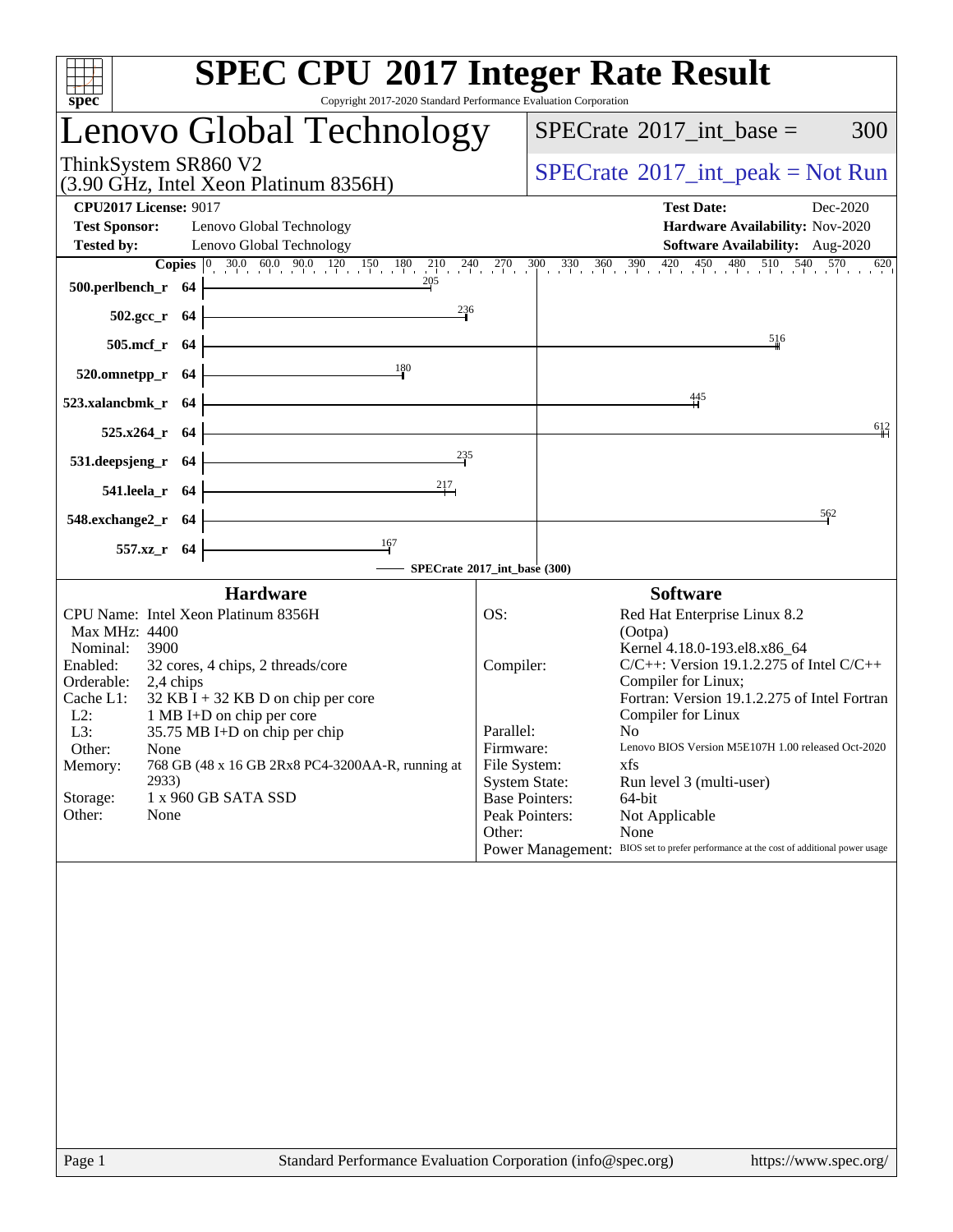

#### **[SPEC CPU](http://www.spec.org/auto/cpu2017/Docs/result-fields.html#SPECCPU2017IntegerRateResult)[2017 Integer Rate Result](http://www.spec.org/auto/cpu2017/Docs/result-fields.html#SPECCPU2017IntegerRateResult)** Copyright 2017-2020 Standard Performance Evaluation Corporation

## Lenovo Global Technology

## (3.90 GHz, Intel Xeon Platinum 8356H)

 $SPECTate^{\circledcirc}2017$  int base = 300

### ThinkSystem SR860 V2<br>  $\begin{array}{c} \text{SPECrate} \textcirc 2017\_int\_peak = Not Run \end{array}$  $\begin{array}{c} \text{SPECrate} \textcirc 2017\_int\_peak = Not Run \end{array}$  $\begin{array}{c} \text{SPECrate} \textcirc 2017\_int\_peak = Not Run \end{array}$

**[CPU2017 License:](http://www.spec.org/auto/cpu2017/Docs/result-fields.html#CPU2017License)** 9017 **[Test Date:](http://www.spec.org/auto/cpu2017/Docs/result-fields.html#TestDate)** Dec-2020

**[Test Sponsor:](http://www.spec.org/auto/cpu2017/Docs/result-fields.html#TestSponsor)** Lenovo Global Technology **[Hardware Availability:](http://www.spec.org/auto/cpu2017/Docs/result-fields.html#HardwareAvailability)** Nov-2020

**[Tested by:](http://www.spec.org/auto/cpu2017/Docs/result-fields.html#Testedby)** Lenovo Global Technology **[Software Availability:](http://www.spec.org/auto/cpu2017/Docs/result-fields.html#SoftwareAvailability)** Aug-2020

### **[Results Table](http://www.spec.org/auto/cpu2017/Docs/result-fields.html#ResultsTable)**

|                                          | <b>Base</b>    |                |       |                |       |                | <b>Peak</b> |               |                |              |                |              |                |              |
|------------------------------------------|----------------|----------------|-------|----------------|-------|----------------|-------------|---------------|----------------|--------------|----------------|--------------|----------------|--------------|
| <b>Benchmark</b>                         | <b>Copies</b>  | <b>Seconds</b> | Ratio | <b>Seconds</b> | Ratio | <b>Seconds</b> | Ratio       | <b>Copies</b> | <b>Seconds</b> | <b>Ratio</b> | <b>Seconds</b> | <b>Ratio</b> | <b>Seconds</b> | <b>Ratio</b> |
| $500.$ perlbench_r                       | 64             | 498            | 205   | 498            | 205   | 497            | 205         |               |                |              |                |              |                |              |
| $502.\text{sec}$                         | 64             | 384            | 236   | 383            | 237   | 384            | 236         |               |                |              |                |              |                |              |
| $505$ .mcf r                             | 64             | 200            | 516   | 201            | 515   | 200            | 518         |               |                |              |                |              |                |              |
| 520.omnetpp_r                            | 64             | 467            | 180   | 469            | 179   | 467            | 180         |               |                |              |                |              |                |              |
| 523.xalancbmk_r                          | 64             | 153            | 441   | 152            | 446   | 152            | 445         |               |                |              |                |              |                |              |
| 525.x264 r                               | 64             | 184            | 610   | <u>183</u>     | 612   | 182            | 616         |               |                |              |                |              |                |              |
| 531.deepsjeng_r                          | 64             | 312            | 235   | 312            | 235   | 312            | 235         |               |                |              |                |              |                |              |
| 541.leela r                              | 64             | 467            | 227   | 488            | 217   | 488            | 217         |               |                |              |                |              |                |              |
| 548.exchange2_r                          | 64             | 298            | 562   | 298            | 562   | 299            | 561         |               |                |              |                |              |                |              |
| 557.xz r                                 | 64             | 413            | 167   | 413            | 167   | 414            | 167         |               |                |              |                |              |                |              |
| $SPECrate^{\circledcirc}2017$ int base = | 300            |                |       |                |       |                |             |               |                |              |                |              |                |              |
| $SPECrate^{\circ}2017$ int peak =        | <b>Not Run</b> |                |       |                |       |                |             |               |                |              |                |              |                |              |

Results appear in the [order in which they were run](http://www.spec.org/auto/cpu2017/Docs/result-fields.html#RunOrder). Bold underlined text [indicates a median measurement](http://www.spec.org/auto/cpu2017/Docs/result-fields.html#Median).

### **[Submit Notes](http://www.spec.org/auto/cpu2017/Docs/result-fields.html#SubmitNotes)**

 The numactl mechanism was used to bind copies to processors. The config file option 'submit' was used to generate numactl commands to bind each copy to a specific processor. For details, please see the config file.

### **[Operating System Notes](http://www.spec.org/auto/cpu2017/Docs/result-fields.html#OperatingSystemNotes)**

Stack size set to unlimited using "ulimit -s unlimited"

### **[Environment Variables Notes](http://www.spec.org/auto/cpu2017/Docs/result-fields.html#EnvironmentVariablesNotes)**

```
Environment variables set by runcpu before the start of the run:
LD_LIBRARY_PATH =
      "/home/cpu2017-1.1.0-ic19.1u2/lib/intel64:/home/cpu2017-1.1.0-ic19.1u2/l
      ib/ia32:/home/cpu2017-1.1.0-ic19.1u2/je5.0.1-32"
MALLOC_CONF = "retain:true"
```
### **[General Notes](http://www.spec.org/auto/cpu2017/Docs/result-fields.html#GeneralNotes)**

 Binaries compiled on a system with 1x Intel Core i9-7980XE CPU + 64GB RAM memory using Redhat Enterprise Linux 8.0 Transparent Huge Pages enabled by default Prior to runcpu invocation Filesystem page cache synced and cleared with: sync; echo 3> /proc/sys/vm/drop\_caches

**(Continued on next page)**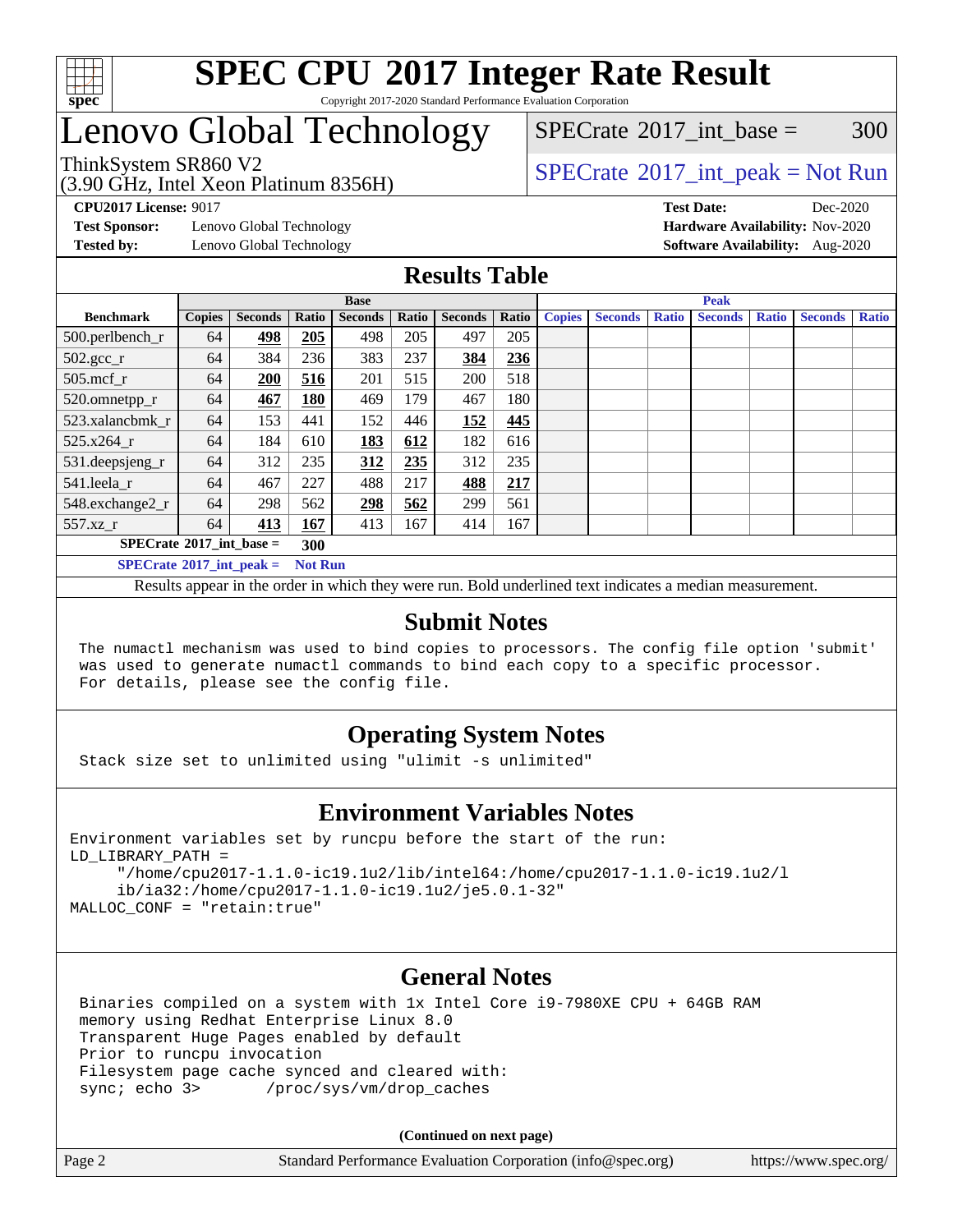

Copyright 2017-2020 Standard Performance Evaluation Corporation

## Lenovo Global Technology

 $SPECTate^{\circledcirc}2017$  int base = 300

(3.90 GHz, Intel Xeon Platinum 8356H)

ThinkSystem SR860 V2<br>  $\begin{array}{c} \text{SPECrate} \textcirc 2017\_int\_peak = Not Run \end{array}$  $\begin{array}{c} \text{SPECrate} \textcirc 2017\_int\_peak = Not Run \end{array}$  $\begin{array}{c} \text{SPECrate} \textcirc 2017\_int\_peak = Not Run \end{array}$ 

**[Test Sponsor:](http://www.spec.org/auto/cpu2017/Docs/result-fields.html#TestSponsor)** Lenovo Global Technology **[Hardware Availability:](http://www.spec.org/auto/cpu2017/Docs/result-fields.html#HardwareAvailability)** Nov-2020 **[Tested by:](http://www.spec.org/auto/cpu2017/Docs/result-fields.html#Testedby)** Lenovo Global Technology **[Software Availability:](http://www.spec.org/auto/cpu2017/Docs/result-fields.html#SoftwareAvailability)** Aug-2020

**[CPU2017 License:](http://www.spec.org/auto/cpu2017/Docs/result-fields.html#CPU2017License)** 9017 **[Test Date:](http://www.spec.org/auto/cpu2017/Docs/result-fields.html#TestDate)** Dec-2020

#### **[General Notes \(Continued\)](http://www.spec.org/auto/cpu2017/Docs/result-fields.html#GeneralNotes)**

Page 3 Standard Performance Evaluation Corporation [\(info@spec.org\)](mailto:info@spec.org) <https://www.spec.org/> runcpu command invoked through numactl i.e.: numactl --interleave=all runcpu <etc> NA: The test sponsor attests, as of date of publication, that CVE-2017-5754 (Meltdown) is mitigated in the system as tested and documented. Yes: The test sponsor attests, as of date of publication, that CVE-2017-5753 (Spectre variant 1) is mitigated in the system as tested and documented. Yes: The test sponsor attests, as of date of publication, that CVE-2017-5715 (Spectre variant 2) is mitigated in the system as tested and documented. **[Platform Notes](http://www.spec.org/auto/cpu2017/Docs/result-fields.html#PlatformNotes)** BIOS configuration: Choose Operating Mode set to Maximum Performance and then set it to Custom Mode MONITOR/MWAIT set to Enabled DCU Streamer Prefetcher set to Disabled SNC set to Enabled LLC dead line alloc set to Disable Sysinfo program /home/cpu2017-1.1.0-ic19.1u2/bin/sysinfo Rev: r6365 of 2019-08-21 295195f888a3d7edb1e6e46a485a0011 running on localhost.localdomain Thu Dec 3 08:05:34 2020 SUT (System Under Test) info as seen by some common utilities. For more information on this section, see <https://www.spec.org/cpu2017/Docs/config.html#sysinfo> From /proc/cpuinfo model name : Intel(R) Xeon(R) Platinum 8356H CPU @ 3.90GHz 4 "physical id"s (chips) 64 "processors" cores, siblings (Caution: counting these is hw and system dependent. The following excerpts from /proc/cpuinfo might not be reliable. Use with caution.) cpu cores : 8 siblings : 16 physical 0: cores 2 6 8 10 12 17 19 28 physical 1: cores 1 2 3 6 13 18 28 29 physical 2: cores 3 6 10 13 17 18 28 29 physical 3: cores 1 2 3 5 6 10 20 29 From lscpu: Architecture: x86\_64 CPU op-mode(s): 32-bit, 64-bit Byte Order: Little Endian  $CPU(s):$  64 On-line CPU(s) list: 0-63 Thread(s) per core: 2 **(Continued on next page)**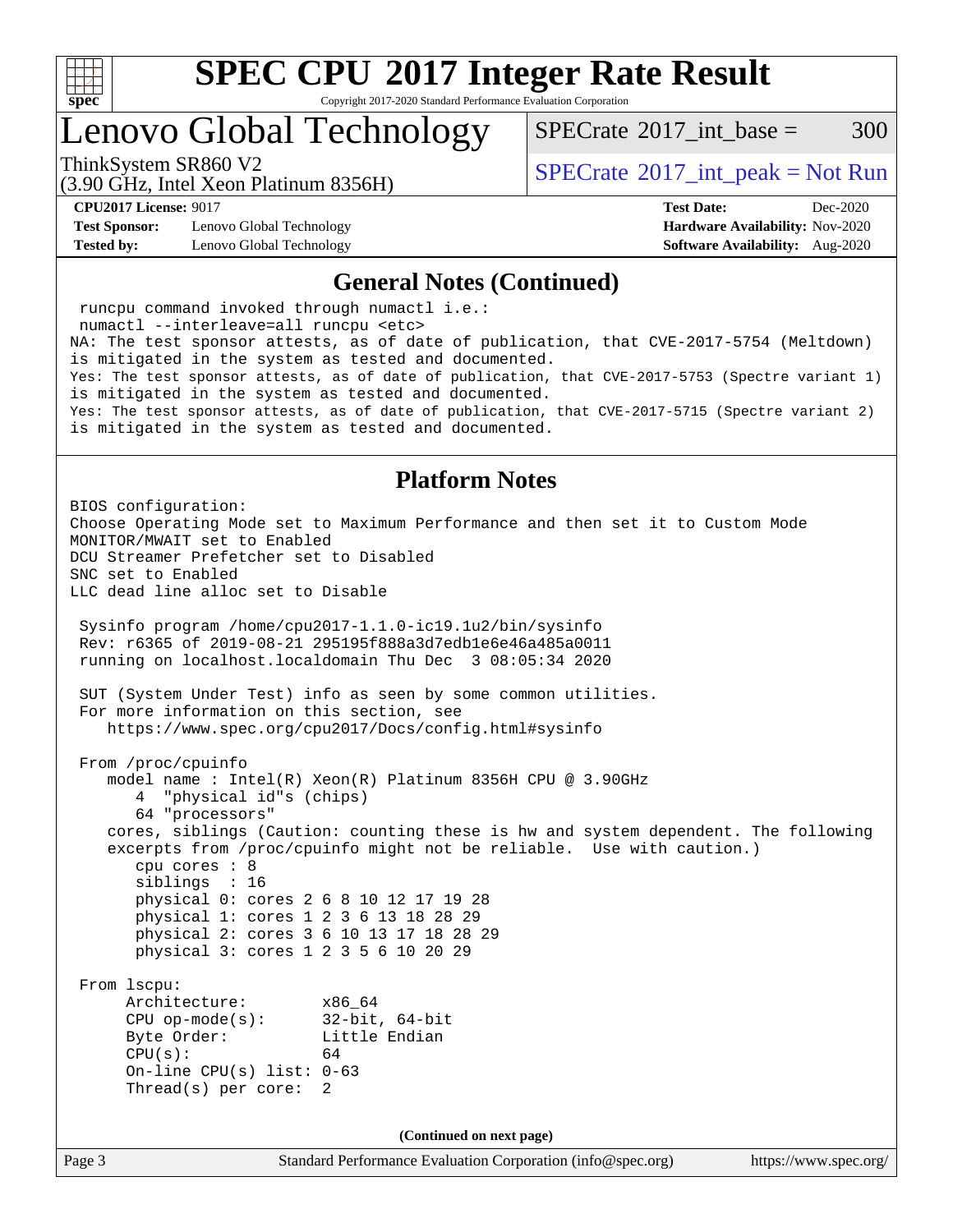

Copyright 2017-2020 Standard Performance Evaluation Corporation

## Lenovo Global Technology

 $SPECTate$ <sup>®</sup>[2017\\_int\\_base =](http://www.spec.org/auto/cpu2017/Docs/result-fields.html#SPECrate2017intbase) 300

(3.90 GHz, Intel Xeon Platinum 8356H)

ThinkSystem SR860 V2<br>  $(3.00 \text{ GHz. Intel Yoon Plutium } 8356 \text{W})$  [SPECrate](http://www.spec.org/auto/cpu2017/Docs/result-fields.html#SPECrate2017intpeak)®[2017\\_int\\_peak = N](http://www.spec.org/auto/cpu2017/Docs/result-fields.html#SPECrate2017intpeak)ot Run

**[CPU2017 License:](http://www.spec.org/auto/cpu2017/Docs/result-fields.html#CPU2017License)** 9017 **[Test Date:](http://www.spec.org/auto/cpu2017/Docs/result-fields.html#TestDate)** Dec-2020

**[Test Sponsor:](http://www.spec.org/auto/cpu2017/Docs/result-fields.html#TestSponsor)** Lenovo Global Technology **[Hardware Availability:](http://www.spec.org/auto/cpu2017/Docs/result-fields.html#HardwareAvailability)** Nov-2020 **[Tested by:](http://www.spec.org/auto/cpu2017/Docs/result-fields.html#Testedby)** Lenovo Global Technology **[Software Availability:](http://www.spec.org/auto/cpu2017/Docs/result-fields.html#SoftwareAvailability)** Aug-2020

#### **[Platform Notes \(Continued\)](http://www.spec.org/auto/cpu2017/Docs/result-fields.html#PlatformNotes)**

| $Core(s)$ per socket:                                                                                                                                       | 8                                                                                                                                                                                                                                                                                                                                                                                                                                                                                                                                                                                                                                                                                                                                                                                                                                                                          |
|-------------------------------------------------------------------------------------------------------------------------------------------------------------|----------------------------------------------------------------------------------------------------------------------------------------------------------------------------------------------------------------------------------------------------------------------------------------------------------------------------------------------------------------------------------------------------------------------------------------------------------------------------------------------------------------------------------------------------------------------------------------------------------------------------------------------------------------------------------------------------------------------------------------------------------------------------------------------------------------------------------------------------------------------------|
| Socket(s):                                                                                                                                                  | 4                                                                                                                                                                                                                                                                                                                                                                                                                                                                                                                                                                                                                                                                                                                                                                                                                                                                          |
| NUMA $node(s):$                                                                                                                                             | 8                                                                                                                                                                                                                                                                                                                                                                                                                                                                                                                                                                                                                                                                                                                                                                                                                                                                          |
| Vendor ID:                                                                                                                                                  | GenuineIntel                                                                                                                                                                                                                                                                                                                                                                                                                                                                                                                                                                                                                                                                                                                                                                                                                                                               |
| CPU family:                                                                                                                                                 | 6                                                                                                                                                                                                                                                                                                                                                                                                                                                                                                                                                                                                                                                                                                                                                                                                                                                                          |
| Model:                                                                                                                                                      | 85                                                                                                                                                                                                                                                                                                                                                                                                                                                                                                                                                                                                                                                                                                                                                                                                                                                                         |
| Model name:                                                                                                                                                 | $Intel(R) Xeon(R) Platinum 8356H CPU @ 3.90GHz$                                                                                                                                                                                                                                                                                                                                                                                                                                                                                                                                                                                                                                                                                                                                                                                                                            |
| Stepping:                                                                                                                                                   | 11                                                                                                                                                                                                                                                                                                                                                                                                                                                                                                                                                                                                                                                                                                                                                                                                                                                                         |
| CPU MHz:                                                                                                                                                    | 3891.699                                                                                                                                                                                                                                                                                                                                                                                                                                                                                                                                                                                                                                                                                                                                                                                                                                                                   |
| CPU max MHz:                                                                                                                                                | 4400.0000                                                                                                                                                                                                                                                                                                                                                                                                                                                                                                                                                                                                                                                                                                                                                                                                                                                                  |
| CPU min MHz:                                                                                                                                                | 1200.0000                                                                                                                                                                                                                                                                                                                                                                                                                                                                                                                                                                                                                                                                                                                                                                                                                                                                  |
| BogoMIPS:                                                                                                                                                   | 7800.00                                                                                                                                                                                                                                                                                                                                                                                                                                                                                                                                                                                                                                                                                                                                                                                                                                                                    |
| Virtualization:                                                                                                                                             | $VT - x$                                                                                                                                                                                                                                                                                                                                                                                                                                                                                                                                                                                                                                                                                                                                                                                                                                                                   |
| L1d cache:                                                                                                                                                  | 32K                                                                                                                                                                                                                                                                                                                                                                                                                                                                                                                                                                                                                                                                                                                                                                                                                                                                        |
| Lli cache:                                                                                                                                                  | 32K                                                                                                                                                                                                                                                                                                                                                                                                                                                                                                                                                                                                                                                                                                                                                                                                                                                                        |
| L2 cache:                                                                                                                                                   | 1024K                                                                                                                                                                                                                                                                                                                                                                                                                                                                                                                                                                                                                                                                                                                                                                                                                                                                      |
| L3 cache:                                                                                                                                                   | 36608K                                                                                                                                                                                                                                                                                                                                                                                                                                                                                                                                                                                                                                                                                                                                                                                                                                                                     |
| NUMA $node0$ $CPU(s):$                                                                                                                                      | 0, 2, 3, 5, 32, 34, 35, 37                                                                                                                                                                                                                                                                                                                                                                                                                                                                                                                                                                                                                                                                                                                                                                                                                                                 |
| NUMA nodel CPU(s):                                                                                                                                          | 1, 4, 6, 7, 33, 36, 38, 39                                                                                                                                                                                                                                                                                                                                                                                                                                                                                                                                                                                                                                                                                                                                                                                                                                                 |
| NUMA node2 CPU(s):                                                                                                                                          | $8 - 10, 13, 40 - 42, 45$                                                                                                                                                                                                                                                                                                                                                                                                                                                                                                                                                                                                                                                                                                                                                                                                                                                  |
| NUMA node3 CPU(s):                                                                                                                                          | 11, 12, 14, 15, 43, 44, 46, 47                                                                                                                                                                                                                                                                                                                                                                                                                                                                                                                                                                                                                                                                                                                                                                                                                                             |
| NUMA node4 CPU(s):                                                                                                                                          | 16, 18, 20, 21, 48, 50, 52, 53                                                                                                                                                                                                                                                                                                                                                                                                                                                                                                                                                                                                                                                                                                                                                                                                                                             |
| NUMA node5 CPU(s):                                                                                                                                          | 17, 19, 22, 23, 49, 51, 54, 55                                                                                                                                                                                                                                                                                                                                                                                                                                                                                                                                                                                                                                                                                                                                                                                                                                             |
| NUMA node6 CPU(s):                                                                                                                                          | $24 - 26, 29, 56 - 58, 61$                                                                                                                                                                                                                                                                                                                                                                                                                                                                                                                                                                                                                                                                                                                                                                                                                                                 |
| NUMA node7 CPU(s):                                                                                                                                          | 27, 28, 30, 31, 59, 60, 62, 63                                                                                                                                                                                                                                                                                                                                                                                                                                                                                                                                                                                                                                                                                                                                                                                                                                             |
| Flaqs:                                                                                                                                                      | fpu vme de pse tsc msr pae mce cx8 apic sep mtrr pge mca cmov                                                                                                                                                                                                                                                                                                                                                                                                                                                                                                                                                                                                                                                                                                                                                                                                              |
| flush_l1d arch_capabilities                                                                                                                                 | pat pse36 clflush dts acpi mmx fxsr sse sse2 ss ht tm pbe syscall nx pdpelgb rdtscp<br>lm constant_tsc art arch_perfmon pebs bts rep_good nopl xtopology nonstop_tsc cpuid<br>aperfmperf pni pclmulqdq dtes64 monitor ds_cpl vmx smx est tm2 ssse3 sdbg fma cx16<br>xtpr pdcm pcid dca sse4_1 sse4_2 x2apic movbe popcnt tsc_deadline_timer aes xsave<br>avx f16c rdrand lahf_lm abm 3dnowprefetch cpuid_fault epb cat_13 cdp_13<br>invpcid_single intel_ppin ssbd mba ibrs ibpb stibp ibrs_enhanced tpr_shadow vnmi<br>flexpriority ept vpid fsgsbase tsc_adjust bmil hle avx2 smep bmi2 erms invpcid rtm<br>cqm mpx rdt_a avx512f avx512dq rdseed adx smap clflushopt clwb intel_pt avx512cd<br>avx512bw avx512vl xsaveopt xsavec xgetbvl xsaves cqm_llc cqm_occup_llc cqm_mbm_total<br>cqm_mbm_local avx512_bf16 dtherm ida arat pln pts pku ospke avx512_vnni md_clear |
| /proc/cpuinfo cache data<br>cache size $: 36608$ KB                                                                                                         |                                                                                                                                                                                                                                                                                                                                                                                                                                                                                                                                                                                                                                                                                                                                                                                                                                                                            |
| From numactl --hardware<br>physical chip.<br>available: 8 nodes (0-7)<br>node 0 cpus: 0 2 3 5 32 34 35 37<br>node 0 size: 96355 MB<br>node 0 free: 96152 MB | WARNING: a numactl 'node' might or might not correspond to a                                                                                                                                                                                                                                                                                                                                                                                                                                                                                                                                                                                                                                                                                                                                                                                                               |
|                                                                                                                                                             | (Continued on next page)                                                                                                                                                                                                                                                                                                                                                                                                                                                                                                                                                                                                                                                                                                                                                                                                                                                   |
|                                                                                                                                                             |                                                                                                                                                                                                                                                                                                                                                                                                                                                                                                                                                                                                                                                                                                                                                                                                                                                                            |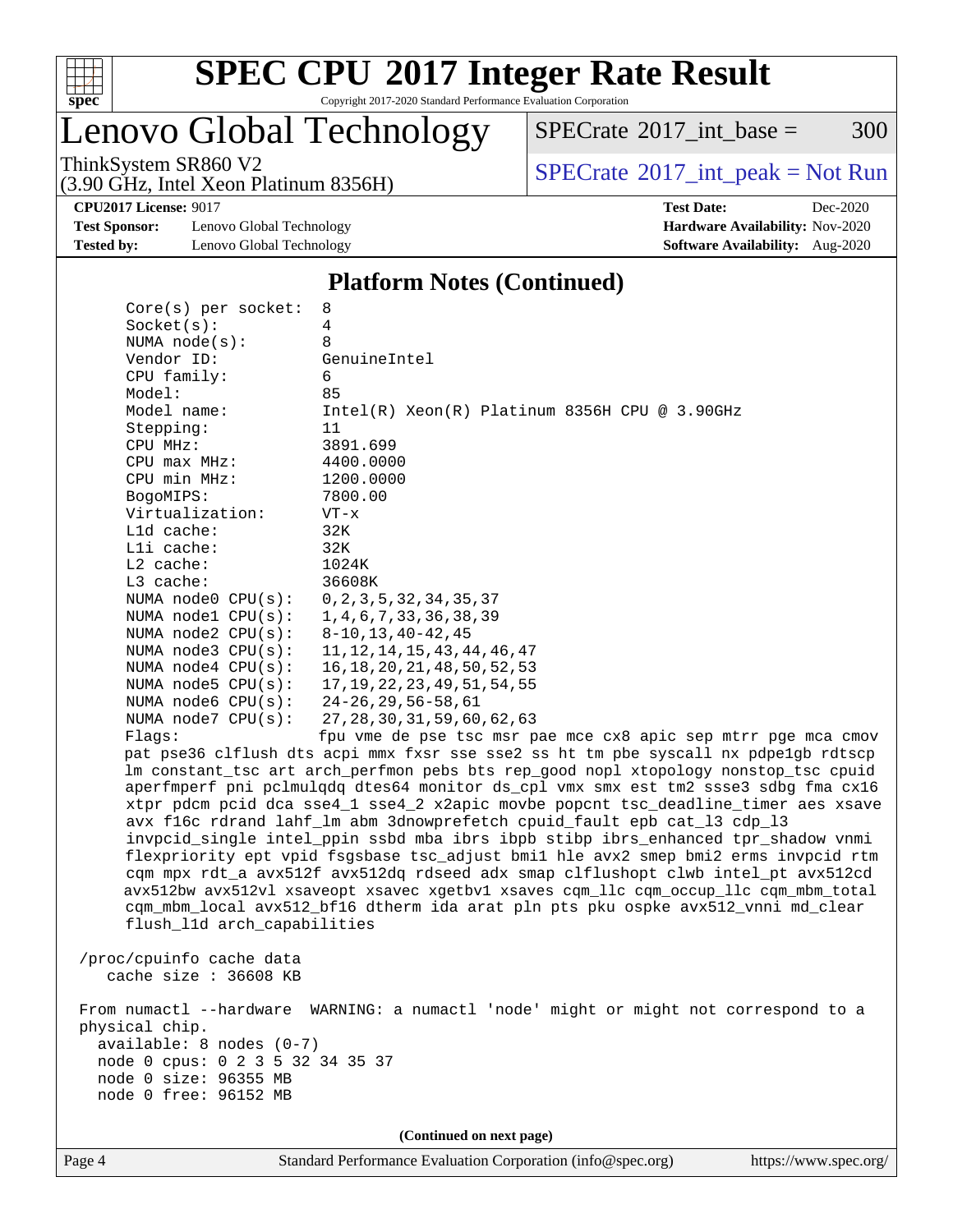

Copyright 2017-2020 Standard Performance Evaluation Corporation

## Lenovo Global Technology

(3.90 GHz, Intel Xeon Platinum 8356H)

ThinkSystem SR860 V2<br>  $(3.00 \text{ GHz. Intel Yoon Plutium } 8356 \text{W})$  [SPECrate](http://www.spec.org/auto/cpu2017/Docs/result-fields.html#SPECrate2017intpeak)®[2017\\_int\\_peak = N](http://www.spec.org/auto/cpu2017/Docs/result-fields.html#SPECrate2017intpeak)ot Run

 $SPECTate@2017_int\_base = 300$ 

**[Test Sponsor:](http://www.spec.org/auto/cpu2017/Docs/result-fields.html#TestSponsor)** Lenovo Global Technology **[Hardware Availability:](http://www.spec.org/auto/cpu2017/Docs/result-fields.html#HardwareAvailability)** Nov-2020 **[Tested by:](http://www.spec.org/auto/cpu2017/Docs/result-fields.html#Testedby)** Lenovo Global Technology **[Software Availability:](http://www.spec.org/auto/cpu2017/Docs/result-fields.html#SoftwareAvailability)** Aug-2020

**[CPU2017 License:](http://www.spec.org/auto/cpu2017/Docs/result-fields.html#CPU2017License)** 9017 **[Test Date:](http://www.spec.org/auto/cpu2017/Docs/result-fields.html#TestDate)** Dec-2020

### **[Platform Notes \(Continued\)](http://www.spec.org/auto/cpu2017/Docs/result-fields.html#PlatformNotes)**

| node 1 cpus: 1 4 6 7 33 36 38 39     |  |           |                                             |  |                 |              |                 |                 |                |                                              |  |
|--------------------------------------|--|-----------|---------------------------------------------|--|-----------------|--------------|-----------------|-----------------|----------------|----------------------------------------------|--|
| node 1 size: 96765 MB                |  |           |                                             |  |                 |              |                 |                 |                |                                              |  |
| node 1 free: 96616 MB                |  |           |                                             |  |                 |              |                 |                 |                |                                              |  |
| node 2 cpus: 8 9 10 13 40 41 42 45   |  |           |                                             |  |                 |              |                 |                 |                |                                              |  |
| node 2 size: 96738 MB                |  |           |                                             |  |                 |              |                 |                 |                |                                              |  |
| node 2 free: 96605 MB                |  |           |                                             |  |                 |              |                 |                 |                |                                              |  |
| node 3 cpus: 11 12 14 15 43 44 46 47 |  |           |                                             |  |                 |              |                 |                 |                |                                              |  |
| node 3 size: 96765 MB                |  |           |                                             |  |                 |              |                 |                 |                |                                              |  |
| node 3 free: 96626 MB                |  |           |                                             |  |                 |              |                 |                 |                |                                              |  |
| node 4 cpus: 16 18 20 21 48 50 52 53 |  |           |                                             |  |                 |              |                 |                 |                |                                              |  |
| node 4 size: 96765 MB                |  |           |                                             |  |                 |              |                 |                 |                |                                              |  |
| node 4 free: 96609 MB                |  |           |                                             |  |                 |              |                 |                 |                |                                              |  |
| node 5 cpus: 17 19 22 23 49 51 54 55 |  |           |                                             |  |                 |              |                 |                 |                |                                              |  |
| node 5 size: 96765 MB                |  |           |                                             |  |                 |              |                 |                 |                |                                              |  |
| node 5 free: 96634 MB                |  |           |                                             |  |                 |              |                 |                 |                |                                              |  |
| node 6 cpus: 24 25 26 29 56 57 58 61 |  |           |                                             |  |                 |              |                 |                 |                |                                              |  |
| node 6 size: 96765 MB                |  |           |                                             |  |                 |              |                 |                 |                |                                              |  |
| node 6 free: 96590 MB                |  |           |                                             |  |                 |              |                 |                 |                |                                              |  |
| node 7 cpus: 27 28 30 31 59 60 62 63 |  |           |                                             |  |                 |              |                 |                 |                |                                              |  |
| node 7 size: 96765 MB                |  |           |                                             |  |                 |              |                 |                 |                |                                              |  |
| node 7 free: 96626 MB                |  |           |                                             |  |                 |              |                 |                 |                |                                              |  |
| node distances:                      |  |           |                                             |  |                 |              |                 |                 |                |                                              |  |
|                                      |  |           |                                             |  | $4\overline{4}$ |              | 5 6             |                 | $\overline{7}$ |                                              |  |
| node 0 1 2 3<br>0: 10 11 20 20       |  |           |                                             |  |                 |              |                 |                 |                |                                              |  |
|                                      |  |           | 1: 11 10 20 20                              |  | 20              |              | 20 <sub>o</sub> | 20 <sub>2</sub> | 20             |                                              |  |
|                                      |  |           |                                             |  | 20              | 20           |                 | 20              | 20             |                                              |  |
|                                      |  |           | 2: 20 20 10 11 20                           |  |                 | 20           |                 | 20              | 20             |                                              |  |
|                                      |  |           | 3: 20 20 11 10 20                           |  |                 |              | 20              | 20              | 20             |                                              |  |
|                                      |  |           | 4: 20 20 20 20                              |  | 10              | 11           |                 | 20              | 20             |                                              |  |
|                                      |  |           | 5: 20 20 20 20 11<br>6: 20 20 20 20 20      |  | 11              |              | 10              | 20              | 20             |                                              |  |
|                                      |  |           |                                             |  |                 |              | 20 <sub>o</sub> | 10              | 11             |                                              |  |
|                                      |  |           | 7: 20 20 20 20 20                           |  |                 |              | 20              | 11              | 10             |                                              |  |
|                                      |  |           |                                             |  |                 |              |                 |                 |                |                                              |  |
| From /proc/meminfo                   |  |           |                                             |  |                 |              |                 |                 |                |                                              |  |
| MemTotal:                            |  |           |                                             |  |                 | 792257536 kB |                 |                 |                |                                              |  |
|                                      |  |           | HugePages_Total: 0<br>Hugepagesize: 2048 kB |  |                 |              |                 |                 |                |                                              |  |
|                                      |  |           |                                             |  |                 |              |                 |                 |                |                                              |  |
|                                      |  |           |                                             |  |                 |              |                 |                 |                |                                              |  |
| /usr/bin/lsb_release -d              |  |           |                                             |  |                 |              |                 |                 |                |                                              |  |
|                                      |  |           |                                             |  |                 |              |                 |                 |                | Red Hat Enterprise Linux release 8.2 (Ootpa) |  |
|                                      |  |           |                                             |  |                 |              |                 |                 |                |                                              |  |
| From /etc/*release* /etc/*version*   |  |           |                                             |  |                 |              |                 |                 |                |                                              |  |
| os-release:                          |  |           |                                             |  |                 |              |                 |                 |                |                                              |  |
|                                      |  |           | NAME="Red Hat Enterprise Linux"             |  |                 |              |                 |                 |                |                                              |  |
|                                      |  |           | VERSION="8.2 (Ootpa)"                       |  |                 |              |                 |                 |                |                                              |  |
|                                      |  | ID="rhel" |                                             |  |                 |              |                 |                 |                |                                              |  |
|                                      |  |           | ID_LIKE="fedora"                            |  |                 |              |                 |                 |                |                                              |  |
|                                      |  |           | VERSION_ID="8.2"                            |  |                 |              |                 |                 |                |                                              |  |
|                                      |  |           |                                             |  |                 |              |                 |                 |                |                                              |  |
|                                      |  |           |                                             |  |                 |              |                 |                 |                | (Continued on next page)                     |  |
|                                      |  |           |                                             |  |                 |              |                 |                 |                |                                              |  |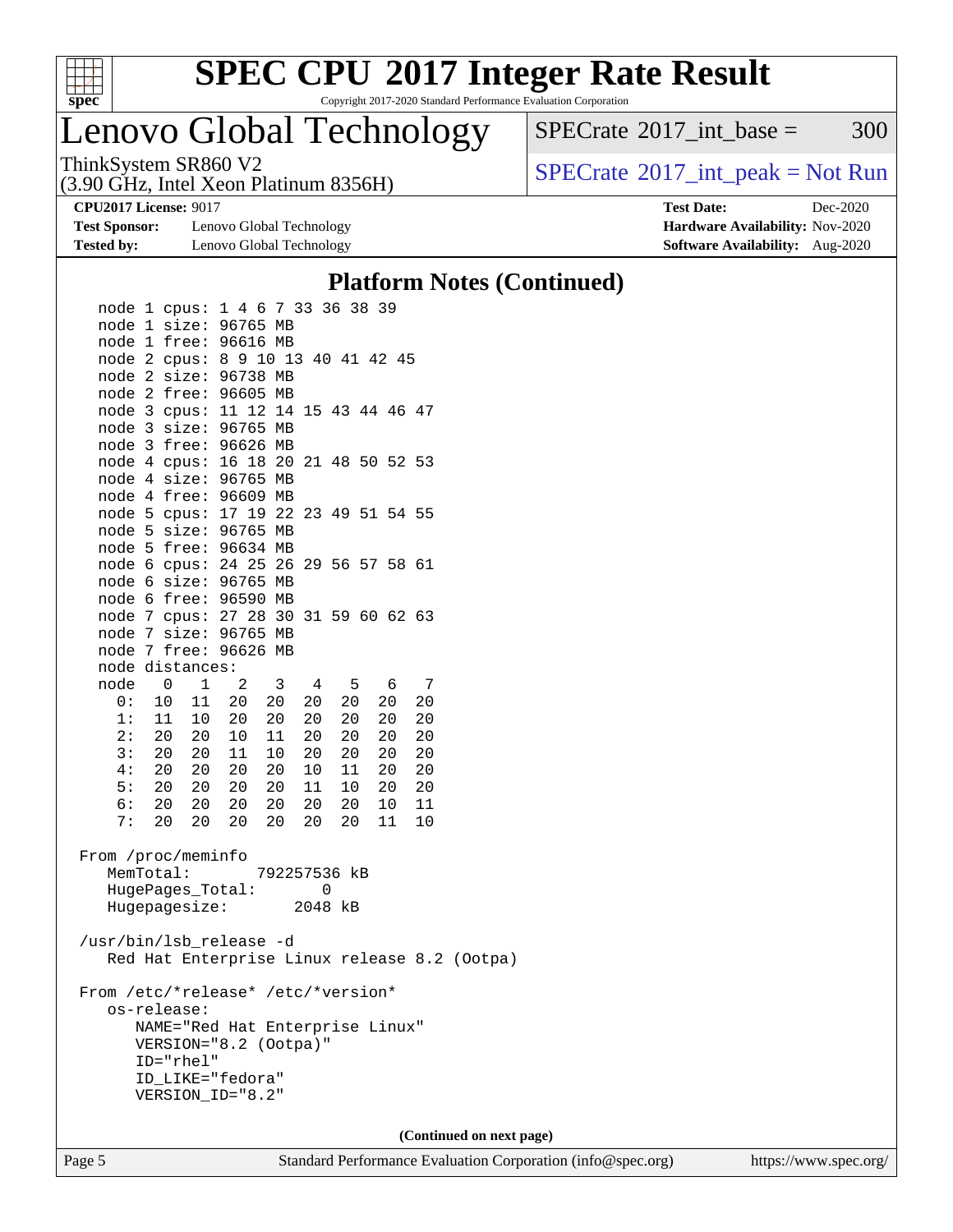

Copyright 2017-2020 Standard Performance Evaluation Corporation

## Lenovo Global Technology

 $SPECTate^{\circledcirc}2017$  int base = 300

(3.90 GHz, Intel Xeon Platinum 8356H)

ThinkSystem SR860 V2<br>  $\begin{array}{c} \text{SPECrate} \textcirc 2017\_int\_peak = Not Run \end{array}$  $\begin{array}{c} \text{SPECrate} \textcirc 2017\_int\_peak = Not Run \end{array}$  $\begin{array}{c} \text{SPECrate} \textcirc 2017\_int\_peak = Not Run \end{array}$ 

**[Test Sponsor:](http://www.spec.org/auto/cpu2017/Docs/result-fields.html#TestSponsor)** Lenovo Global Technology **[Hardware Availability:](http://www.spec.org/auto/cpu2017/Docs/result-fields.html#HardwareAvailability)** Nov-2020 **[Tested by:](http://www.spec.org/auto/cpu2017/Docs/result-fields.html#Testedby)** Lenovo Global Technology **[Software Availability:](http://www.spec.org/auto/cpu2017/Docs/result-fields.html#SoftwareAvailability)** Aug-2020

**[CPU2017 License:](http://www.spec.org/auto/cpu2017/Docs/result-fields.html#CPU2017License)** 9017 **[Test Date:](http://www.spec.org/auto/cpu2017/Docs/result-fields.html#TestDate)** Dec-2020

#### **[Platform Notes \(Continued\)](http://www.spec.org/auto/cpu2017/Docs/result-fields.html#PlatformNotes)**

 PLATFORM\_ID="platform:el8" PRETTY\_NAME="Red Hat Enterprise Linux 8.2 (Ootpa)" ANSI\_COLOR="0;31" redhat-release: Red Hat Enterprise Linux release 8.2 (Ootpa) system-release: Red Hat Enterprise Linux release 8.2 (Ootpa) system-release-cpe: cpe:/o:redhat:enterprise\_linux:8.2:ga uname -a: Linux localhost.localdomain 4.18.0-193.el8.x86\_64 #1 SMP Fri Mar 27 14:35:58 UTC 2020 x86\_64 x86\_64 x86\_64 GNU/Linux Kernel self-reported vulnerability status: itlb\_multihit: Not affected CVE-2018-3620 (L1 Terminal Fault): Not affected Microarchitectural Data Sampling: Not affected CVE-2017-5754 (Meltdown): Not affected CVE-2018-3639 (Speculative Store Bypass): Mitigation: Speculative Store Bypass disabled via prctl and seccomp CVE-2017-5753 (Spectre variant 1): Mitigation: usercopy/swapgs barriers and \_\_user pointer sanitization CVE-2017-5715 (Spectre variant 2): Mitigation: Enhanced IBRS, IBPB: conditional, RSB filling tsx\_async\_abort: Not affected run-level 3 Dec 3 08:02 SPEC is set to: /home/cpu2017-1.1.0-ic19.1u2 Filesystem Type Size Used Avail Use% Mounted on /dev/sda3 xfs 892G 36G 856G 5% / From /sys/devices/virtual/dmi/id BIOS: Lenovo M5E107H-1.00 10/18/2020 Vendor: Lenovo Product: ThinkSystem SR860 V2 Product Family: ThinkSystem Serial: none Additional information from dmidecode follows. WARNING: Use caution when you interpret this section. The 'dmidecode' program reads system data which is "intended to allow hardware to be accurately determined", but the intent may not be met, as there are frequent changes to hardware, firmware, and the "DMTF SMBIOS" standard. Memory: 48x SK Hynix HMA82GR7CJR8N-XN 16 GB 2 rank 3200 (End of data from sysinfo program) Memory on this system run at 2933 MHz due to CPU limitation.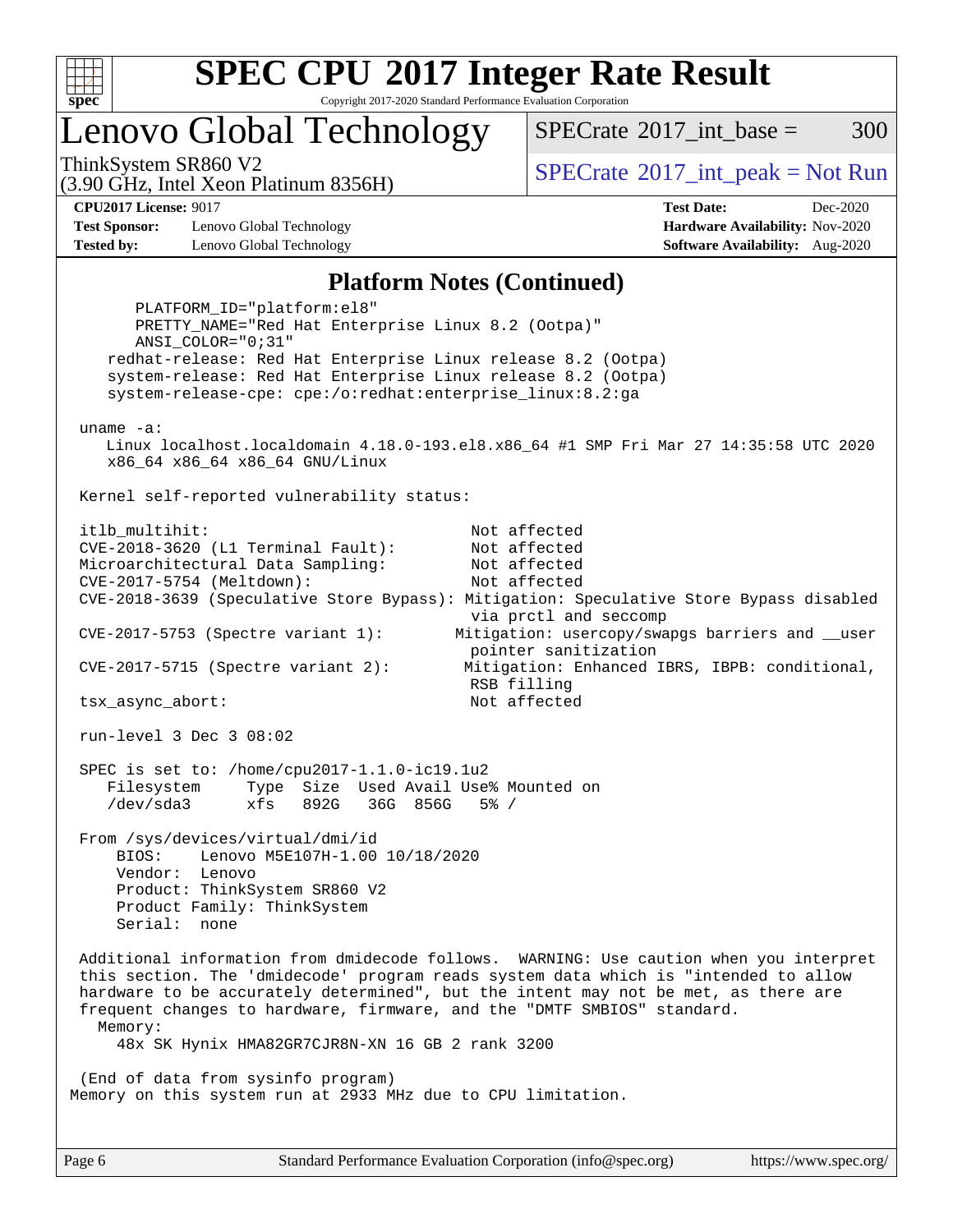

### **[SPEC CPU](http://www.spec.org/auto/cpu2017/Docs/result-fields.html#SPECCPU2017IntegerRateResult)[2017 Integer Rate Result](http://www.spec.org/auto/cpu2017/Docs/result-fields.html#SPECCPU2017IntegerRateResult)** Copyright 2017-2020 Standard Performance Evaluation Corporation

## Lenovo Global Technology

 $SPECTate$ <sup>®</sup>[2017\\_int\\_base =](http://www.spec.org/auto/cpu2017/Docs/result-fields.html#SPECrate2017intbase) 300

(3.90 GHz, Intel Xeon Platinum 8356H)

ThinkSystem SR860 V2<br>  $(3.00 \text{ GHz, Intel Yoon Plotinum } 8356 \text{W})$  [SPECrate](http://www.spec.org/auto/cpu2017/Docs/result-fields.html#SPECrate2017intpeak)®[2017\\_int\\_peak = N](http://www.spec.org/auto/cpu2017/Docs/result-fields.html#SPECrate2017intpeak)ot Run

**[Test Sponsor:](http://www.spec.org/auto/cpu2017/Docs/result-fields.html#TestSponsor)** Lenovo Global Technology **[Hardware Availability:](http://www.spec.org/auto/cpu2017/Docs/result-fields.html#HardwareAvailability)** Nov-2020 **[Tested by:](http://www.spec.org/auto/cpu2017/Docs/result-fields.html#Testedby)** Lenovo Global Technology **[Software Availability:](http://www.spec.org/auto/cpu2017/Docs/result-fields.html#SoftwareAvailability)** Aug-2020

**[CPU2017 License:](http://www.spec.org/auto/cpu2017/Docs/result-fields.html#CPU2017License)** 9017 **[Test Date:](http://www.spec.org/auto/cpu2017/Docs/result-fields.html#TestDate)** Dec-2020

### **[Compiler Version Notes](http://www.spec.org/auto/cpu2017/Docs/result-fields.html#CompilerVersionNotes)**

| 500.perlbench $r(base)$ 502.qcc $r(base)$ 505.mcf $r(base)$<br>C<br>525.x264 r(base) 557.xz r(base)                                                                                    |
|----------------------------------------------------------------------------------------------------------------------------------------------------------------------------------------|
| Intel(R) C Compiler for applications running on Intel(R) $64$ , Version<br>19.1.2.275 Build 20200604<br>Copyright (C) 1985-2020 Intel Corporation. All rights reserved.                |
| 520.omnetpp $r(base)$ 523.xalancbmk $r(base)$ 531.deepsjeng $r(base)$<br>$C++$<br>$541.$ leela r(base)                                                                                 |
| $Intel(R)$ C++ Compiler for applications running on $Intel(R)$ 64, Version<br>19.1.2.275 Build 20200604<br>Copyright (C) 1985-2020 Intel Corporation. All rights reserved.             |
| Fortran   $548$ . exchange $2r$ (base)                                                                                                                                                 |
| Intel(R) Fortran Intel(R) 64 Compiler for applications running on Intel(R)<br>64, Version 19.1.2.275 Build 20200623<br>Copyright (C) 1985-2020 Intel Corporation. All rights reserved. |

### **[Base Compiler Invocation](http://www.spec.org/auto/cpu2017/Docs/result-fields.html#BaseCompilerInvocation)**

[C benchmarks](http://www.spec.org/auto/cpu2017/Docs/result-fields.html#Cbenchmarks): [icc](http://www.spec.org/cpu2017/results/res2020q4/cpu2017-20201207-24537.flags.html#user_CCbase_intel_icc_66fc1ee009f7361af1fbd72ca7dcefbb700085f36577c54f309893dd4ec40d12360134090235512931783d35fd58c0460139e722d5067c5574d8eaf2b3e37e92)

| $C_{++}$ benchmarks: |  |
|----------------------|--|
| icpc                 |  |

[Fortran benchmarks](http://www.spec.org/auto/cpu2017/Docs/result-fields.html#Fortranbenchmarks): [ifort](http://www.spec.org/cpu2017/results/res2020q4/cpu2017-20201207-24537.flags.html#user_FCbase_intel_ifort_8111460550e3ca792625aed983ce982f94888b8b503583aa7ba2b8303487b4d8a21a13e7191a45c5fd58ff318f48f9492884d4413fa793fd88dd292cad7027ca)

## **[Base Portability Flags](http://www.spec.org/auto/cpu2017/Docs/result-fields.html#BasePortabilityFlags)**

 500.perlbench\_r: [-DSPEC\\_LP64](http://www.spec.org/cpu2017/results/res2020q4/cpu2017-20201207-24537.flags.html#b500.perlbench_r_basePORTABILITY_DSPEC_LP64) [-DSPEC\\_LINUX\\_X64](http://www.spec.org/cpu2017/results/res2020q4/cpu2017-20201207-24537.flags.html#b500.perlbench_r_baseCPORTABILITY_DSPEC_LINUX_X64) 502.gcc\_r: [-DSPEC\\_LP64](http://www.spec.org/cpu2017/results/res2020q4/cpu2017-20201207-24537.flags.html#suite_basePORTABILITY502_gcc_r_DSPEC_LP64) 505.mcf\_r: [-DSPEC\\_LP64](http://www.spec.org/cpu2017/results/res2020q4/cpu2017-20201207-24537.flags.html#suite_basePORTABILITY505_mcf_r_DSPEC_LP64) 520.omnetpp\_r: [-DSPEC\\_LP64](http://www.spec.org/cpu2017/results/res2020q4/cpu2017-20201207-24537.flags.html#suite_basePORTABILITY520_omnetpp_r_DSPEC_LP64)

**(Continued on next page)**

Page 7 Standard Performance Evaluation Corporation [\(info@spec.org\)](mailto:info@spec.org) <https://www.spec.org/>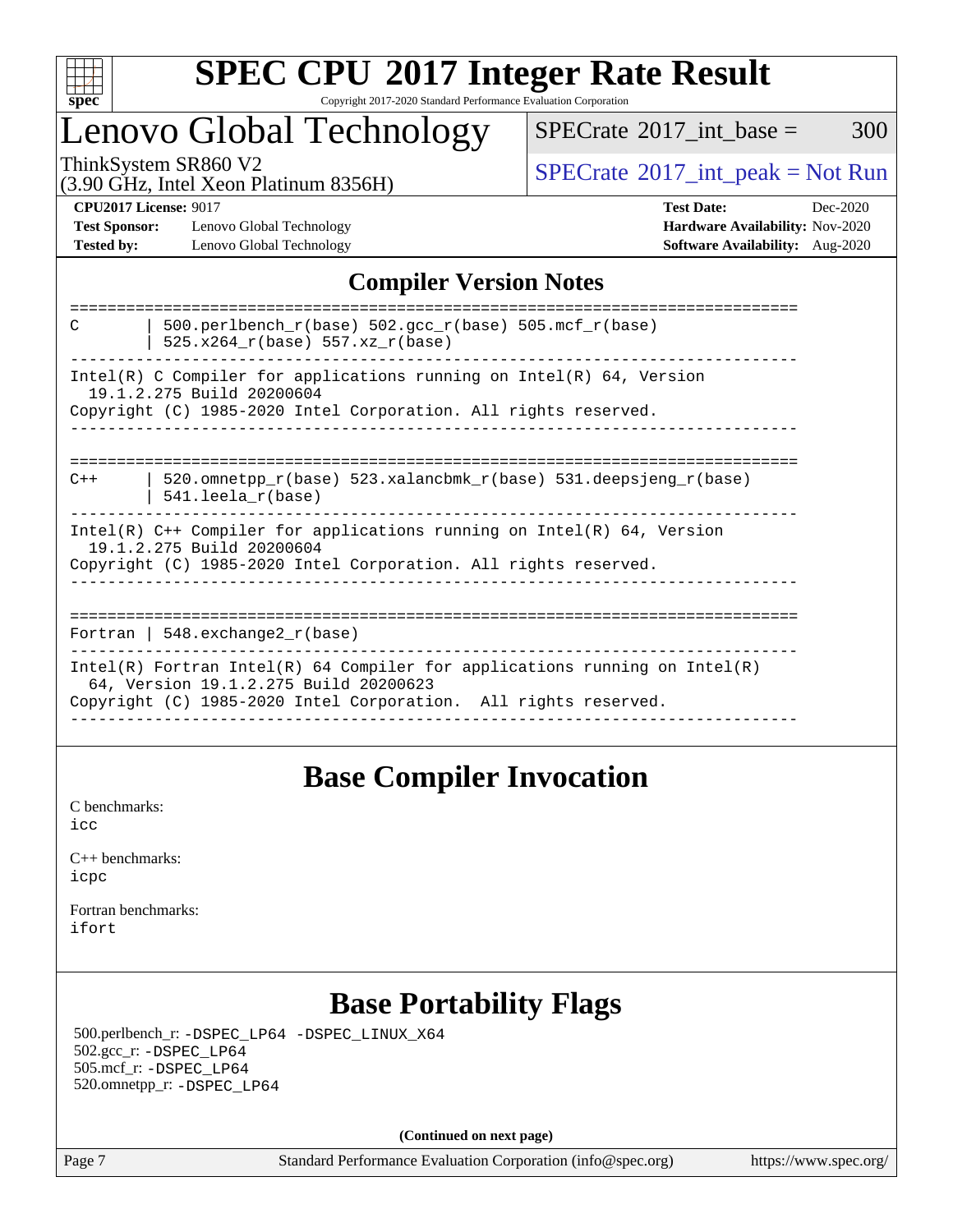

Copyright 2017-2020 Standard Performance Evaluation Corporation

## Lenovo Global Technology

(3.90 GHz, Intel Xeon Platinum 8356H)

 $SPECTate$ <sup>®</sup>[2017\\_int\\_base =](http://www.spec.org/auto/cpu2017/Docs/result-fields.html#SPECrate2017intbase) 300

ThinkSystem SR860 V2<br>  $\begin{array}{c} \text{SPECTR} \\ \text{SPECTR} \\ \text{SPECTR} \end{array}$  [SPECrate](http://www.spec.org/auto/cpu2017/Docs/result-fields.html#SPECrate2017intpeak)®[2017\\_int\\_peak = N](http://www.spec.org/auto/cpu2017/Docs/result-fields.html#SPECrate2017intpeak)ot Run

**[Test Sponsor:](http://www.spec.org/auto/cpu2017/Docs/result-fields.html#TestSponsor)** Lenovo Global Technology **[Hardware Availability:](http://www.spec.org/auto/cpu2017/Docs/result-fields.html#HardwareAvailability)** Nov-2020 **[Tested by:](http://www.spec.org/auto/cpu2017/Docs/result-fields.html#Testedby)** Lenovo Global Technology **[Software Availability:](http://www.spec.org/auto/cpu2017/Docs/result-fields.html#SoftwareAvailability)** Aug-2020

**[CPU2017 License:](http://www.spec.org/auto/cpu2017/Docs/result-fields.html#CPU2017License)** 9017 **[Test Date:](http://www.spec.org/auto/cpu2017/Docs/result-fields.html#TestDate)** Dec-2020

## **[Base Portability Flags \(Continued\)](http://www.spec.org/auto/cpu2017/Docs/result-fields.html#BasePortabilityFlags)**

 523.xalancbmk\_r: [-DSPEC\\_LP64](http://www.spec.org/cpu2017/results/res2020q4/cpu2017-20201207-24537.flags.html#suite_basePORTABILITY523_xalancbmk_r_DSPEC_LP64) [-DSPEC\\_LINUX](http://www.spec.org/cpu2017/results/res2020q4/cpu2017-20201207-24537.flags.html#b523.xalancbmk_r_baseCXXPORTABILITY_DSPEC_LINUX) 525.x264\_r: [-DSPEC\\_LP64](http://www.spec.org/cpu2017/results/res2020q4/cpu2017-20201207-24537.flags.html#suite_basePORTABILITY525_x264_r_DSPEC_LP64) 531.deepsjeng\_r: [-DSPEC\\_LP64](http://www.spec.org/cpu2017/results/res2020q4/cpu2017-20201207-24537.flags.html#suite_basePORTABILITY531_deepsjeng_r_DSPEC_LP64) 541.leela\_r: [-DSPEC\\_LP64](http://www.spec.org/cpu2017/results/res2020q4/cpu2017-20201207-24537.flags.html#suite_basePORTABILITY541_leela_r_DSPEC_LP64) 548.exchange2\_r: [-DSPEC\\_LP64](http://www.spec.org/cpu2017/results/res2020q4/cpu2017-20201207-24537.flags.html#suite_basePORTABILITY548_exchange2_r_DSPEC_LP64) 557.xz\_r: [-DSPEC\\_LP64](http://www.spec.org/cpu2017/results/res2020q4/cpu2017-20201207-24537.flags.html#suite_basePORTABILITY557_xz_r_DSPEC_LP64)

**[Base Optimization Flags](http://www.spec.org/auto/cpu2017/Docs/result-fields.html#BaseOptimizationFlags)**

#### [C benchmarks](http://www.spec.org/auto/cpu2017/Docs/result-fields.html#Cbenchmarks):

```
-m64 -qnextgen -std=c11
-Wl,-plugin-opt=-x86-branches-within-32B-boundaries -Wl,-z,muldefs
-xCORE-AVX512 -O3 -ffast-math -flto -mfpmath=sse -funroll-loops
-qopt-mem-layout-trans=4
-L/usr/local/IntelCompiler19/compilers_and_libraries_2020.3.275/linux/compiler/lib/intel64_lin
-lqkmalloc
```
#### [C++ benchmarks](http://www.spec.org/auto/cpu2017/Docs/result-fields.html#CXXbenchmarks):

[-m64](http://www.spec.org/cpu2017/results/res2020q4/cpu2017-20201207-24537.flags.html#user_CXXbase_m64-icc) [-qnextgen](http://www.spec.org/cpu2017/results/res2020q4/cpu2017-20201207-24537.flags.html#user_CXXbase_f-qnextgen) [-Wl,-plugin-opt=-x86-branches-within-32B-boundaries](http://www.spec.org/cpu2017/results/res2020q4/cpu2017-20201207-24537.flags.html#user_CXXbase_f-x86-branches-within-32B-boundaries_0098b4e4317ae60947b7b728078a624952a08ac37a3c797dfb4ffeb399e0c61a9dd0f2f44ce917e9361fb9076ccb15e7824594512dd315205382d84209e912f3) [-Wl,-z,muldefs](http://www.spec.org/cpu2017/results/res2020q4/cpu2017-20201207-24537.flags.html#user_CXXbase_link_force_multiple1_b4cbdb97b34bdee9ceefcfe54f4c8ea74255f0b02a4b23e853cdb0e18eb4525ac79b5a88067c842dd0ee6996c24547a27a4b99331201badda8798ef8a743f577) [-xCORE-AVX512](http://www.spec.org/cpu2017/results/res2020q4/cpu2017-20201207-24537.flags.html#user_CXXbase_f-xCORE-AVX512) [-O3](http://www.spec.org/cpu2017/results/res2020q4/cpu2017-20201207-24537.flags.html#user_CXXbase_f-O3) [-ffast-math](http://www.spec.org/cpu2017/results/res2020q4/cpu2017-20201207-24537.flags.html#user_CXXbase_f-ffast-math) [-flto](http://www.spec.org/cpu2017/results/res2020q4/cpu2017-20201207-24537.flags.html#user_CXXbase_f-flto) [-mfpmath=sse](http://www.spec.org/cpu2017/results/res2020q4/cpu2017-20201207-24537.flags.html#user_CXXbase_f-mfpmath_70eb8fac26bde974f8ab713bc9086c5621c0b8d2f6c86f38af0bd7062540daf19db5f3a066d8c6684be05d84c9b6322eb3b5be6619d967835195b93d6c02afa1) [-funroll-loops](http://www.spec.org/cpu2017/results/res2020q4/cpu2017-20201207-24537.flags.html#user_CXXbase_f-funroll-loops) [-qopt-mem-layout-trans=4](http://www.spec.org/cpu2017/results/res2020q4/cpu2017-20201207-24537.flags.html#user_CXXbase_f-qopt-mem-layout-trans_fa39e755916c150a61361b7846f310bcdf6f04e385ef281cadf3647acec3f0ae266d1a1d22d972a7087a248fd4e6ca390a3634700869573d231a252c784941a8) [-L/usr/local/IntelCompiler19/compilers\\_and\\_libraries\\_2020.3.275/linux/compiler/lib/intel64\\_lin](http://www.spec.org/cpu2017/results/res2020q4/cpu2017-20201207-24537.flags.html#user_CXXbase_linkpath_6eb3b1b8be403820338b5b82e7a1c217a861a8962ac718a6253be1483b50620487664a39a847caf560d84a6b8bab7cca33d9f414525a12ede1e9473db34a3d08) [-lqkmalloc](http://www.spec.org/cpu2017/results/res2020q4/cpu2017-20201207-24537.flags.html#user_CXXbase_qkmalloc_link_lib_79a818439969f771c6bc311cfd333c00fc099dad35c030f5aab9dda831713d2015205805422f83de8875488a2991c0a156aaa600e1f9138f8fc37004abc96dc5)

#### [Fortran benchmarks:](http://www.spec.org/auto/cpu2017/Docs/result-fields.html#Fortranbenchmarks)

```
-m64 -Wl,-plugin-opt=-x86-branches-within-32B-boundaries -Wl,-z,muldefs
-xCORE-AVX512 -O3 -ipo -no-prec-div -qopt-mem-layout-trans=4
-nostandard-realloc-lhs -align array32byte -auto
-mbranches-within-32B-boundaries
-L/usr/local/IntelCompiler19/compilers_and_libraries_2020.3.275/linux/compiler/lib/intel64_lin
-lqkmalloc
```
[The flags files that were used to format this result can be browsed at](tmsearch) [http://www.spec.org/cpu2017/flags/Intel-ic19.1u1-official-linux64\\_revA.html](http://www.spec.org/cpu2017/flags/Intel-ic19.1u1-official-linux64_revA.html) <http://www.spec.org/cpu2017/flags/Lenovo-Platform-SPECcpu2017-Flags-V1.2-Cooperlake-A.html>

[You can also download the XML flags sources by saving the following links:](tmsearch) [http://www.spec.org/cpu2017/flags/Intel-ic19.1u1-official-linux64\\_revA.xml](http://www.spec.org/cpu2017/flags/Intel-ic19.1u1-official-linux64_revA.xml) <http://www.spec.org/cpu2017/flags/Lenovo-Platform-SPECcpu2017-Flags-V1.2-Cooperlake-A.xml>